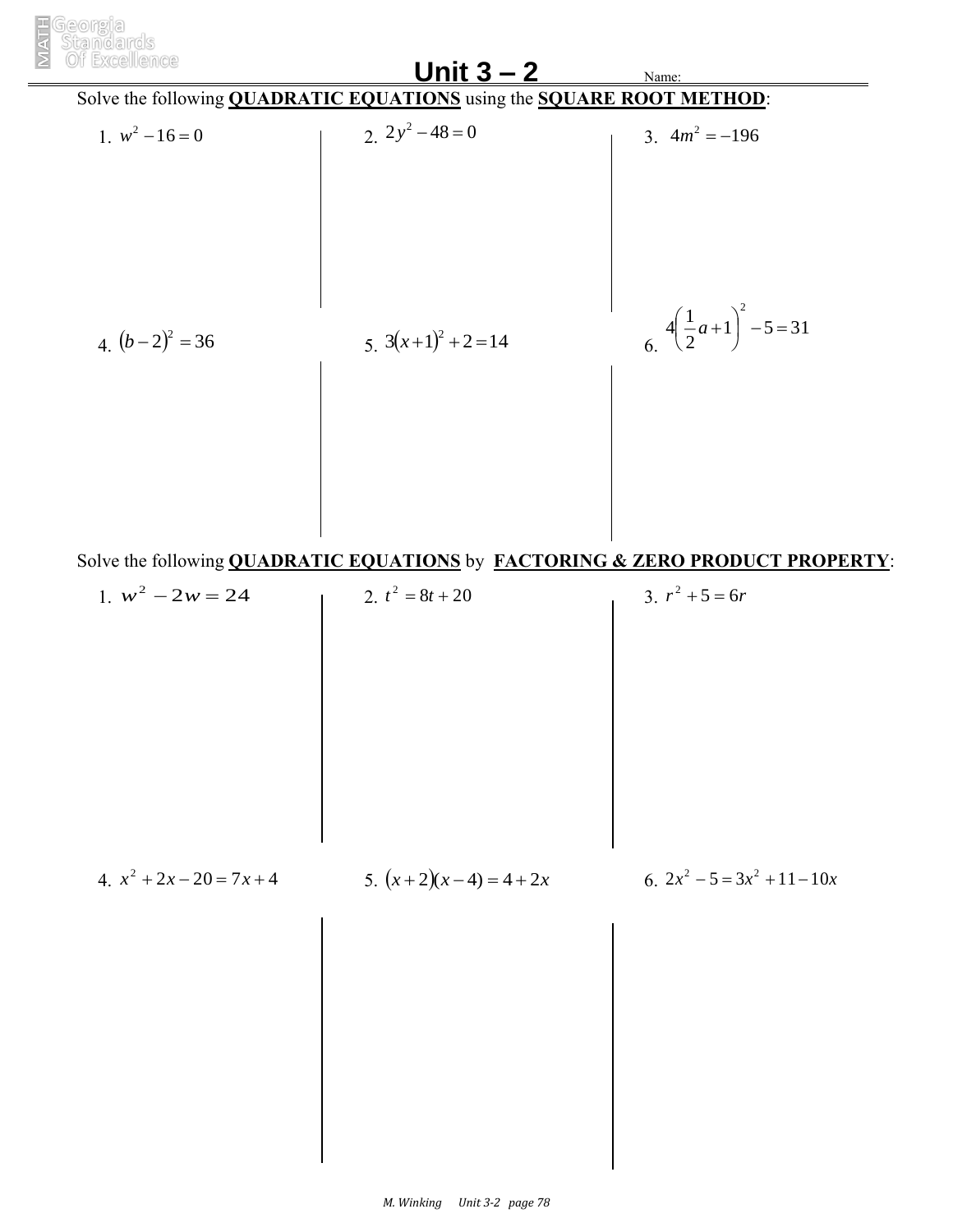7. 
$$
2x^2 + 7x - 15 = 0
$$
  
\n8.  $4p^2 - 10 = 3p$   
\n9.  $3x^2 + 2x - 12 = 3x^2 + 6x$   
\n10.  $x^3 - 12x^2 + 32x = 0$   
\n11.  $x^2 - 4 = 0$   
\n12.  $2a^2 + 17a + 8 = 0$ 

Solve the applications that of **QUADRATIC EQUATIONS**:

1. The length of a rectangle is 1 cm more than twice its width. If the area of the rectangle is  $21 \text{cm}^2$  then what are the dimensions?



2. The length of a rectangle is 3 cm less than twice its width. If the area of the rectangle is 20cm<sup>2</sup> then what are the dimensions?



3. The volume of the prism is 28 cubic inches. What is the length of each side?



4. The volume of the prism is 45 cubic inches. What is the length of each side?